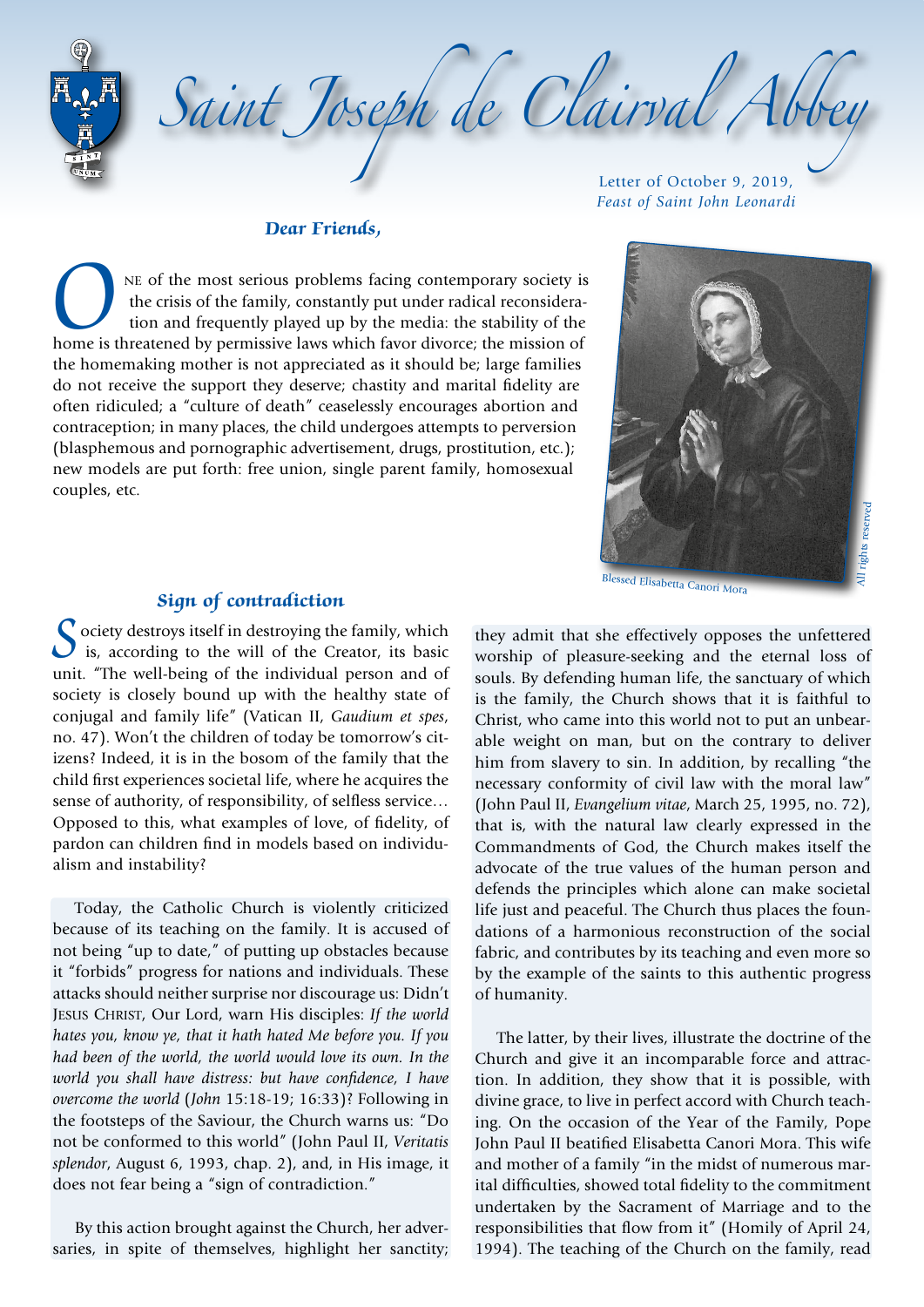in the light of this example of the Christian life, will guide us on the way that Christ outlined for us, and which leads to the blessed life of Heaven.

consolidated thanks to the birth and raising of children, which are the most beautiful fruits of their conjugal love.

#### **An important preparation**

 $\int$ t was on November 21, 1774, that Elisabetta came<br>into the world. Her parents owned property near<br>Pame (Italy) Shawes the thirteenth in a family of four into the world. Her parents owned property near Rome (Italy). She was the thirteenth in a family of fourteen children, six of whom had already perished at a young age. It was in the bosom of this large family that she received her initial education. "The family is the first school, the fundamental school of the social life; as a community of love it finds in the gift of self the law that guides it and makes it grow. The gift of self that animates the husband and wife towards one another presents itself as the model and the norm of that which should be realized in relations between brothers and sisters, and between the different generations which share the family life" (John Paul II, Apostolic Exhortation *Familiaris consortio*, *FC*, no. 37).

In this profoundly Christian home, attentive to the education of the children, Elisabetta was happy and found a perfect balance. In 1796, she married a young lawyer, Cristoforo Mora, the son of a rich and highly regarded doctor. Elisabetta prepared herself with care for this commitment and for it she followed a spiritual retreat. "These days, the preparation of the young for marriage and for family life is more necessary than ever. Many negative phenomena that we deplore today in family life come from the fact that, in new situations, the young have lost view of the correct priorities of values and that, not having any more secure criteria for behavior, they no longer know how to confront and resolve new difficulties. Experience teaches however that young people well prepared for family life succeed better than others" (*FC,* no. 66).

Elisabetta wished to start with her husband a truly Christian family. She knew that by the solemn oath taken before God and the Church, that both of them were promising to "remain faithful through good times and bad, in sickness and in health, to love and respect one another all the days of their lives" (cf. Ritual). In order to make clear the essential elements which constitute the common good of the married couple (love, respect, faithfulness until death), the Church asks them in the course of the ceremony if they are well disposed to welcome and raise in a Christian manner any children that God deems to give them. "According to the plan of God, marriage is the foundation of this larger community which is the family, since the institution of marriage itself and conjugal love are destined for the procreation and education of children in which they find their crowning achievement" (*FC,* no. 14). Normally, the union of the spouses is reinforced and

# **Wounded love**

At first the marriage was happy. But soon life together was compromised by the psychological fragility of Cristoforo. It started with inexplicable fits of jealousy; then the young lawyer became infatuated with another woman and was unfaithful to his wife. Her love deeply wounded, Elisabetta nevertheless did not reproach her husband. She continued to show tenderness toward him, hoping to win him over again. This trial was all the more difficult because she had lost two children in quick succession, both dying shortly after birth.

At the end of the year 1799, she brought into the world Marianna, a little girl full of life. Unfortunately, home life was deteriorating: the lawyer was not interested in his studies and gave into thoughtless speculations that soon led to financial ruin. Elisabetta did not hesitate: she sold all of her jewels to pay her husband's debts, although she could not cover all of them, since they were so large. Far from being grateful, Cristoforo, humiliated by his failures, became rude and touchy. Francesco and Agatha Mora, his parents, suggested to him that, for economic reasons, they should move out of their fancy apartment where they had lived since the marriage, and go to live with them. This move was a new trial for Elisabetta, since she lost the intimacy of her married and family life. Nevertheless, the young woman willingly accepted this sacrifice for the conversion of her unfaithful husband.

The sin of adultery is a grave disorder. *The Catechism of the Catholic Church* recalls it in these terms: "Adultery refers to marital infidelity. Adultery is an injustice. He who commits adultery fails in his commitment. He does injury to the sign of the covenant which the marriage bond is, transgresses the rights of the other spouse, and undermines the institution of marriage by breaking the contract on which it is based. He compromises the good of human generation and the welfare of children who need their parents' stable union" (*CCC*, nos. 2380- 2381). Elisabetta knew above all that he who is guilty of the sin of adultery *shall not possess the kingdom of God* (cf *1 Cor*. 6:9; *Matt*. 19:18). Her love for Cristoforo, based on supernatural faith and charity, made her fear for her husband's eternal salvation. Thus, she multiplied her sacrifices and prayers. Her confidence in God and her perseverance in prayer would not be disappointed.

In July, 1801, a fourth pregnancy came to sweeten the difficult life of this admirable woman. But shortly after giving birth, sickness attacked the mother and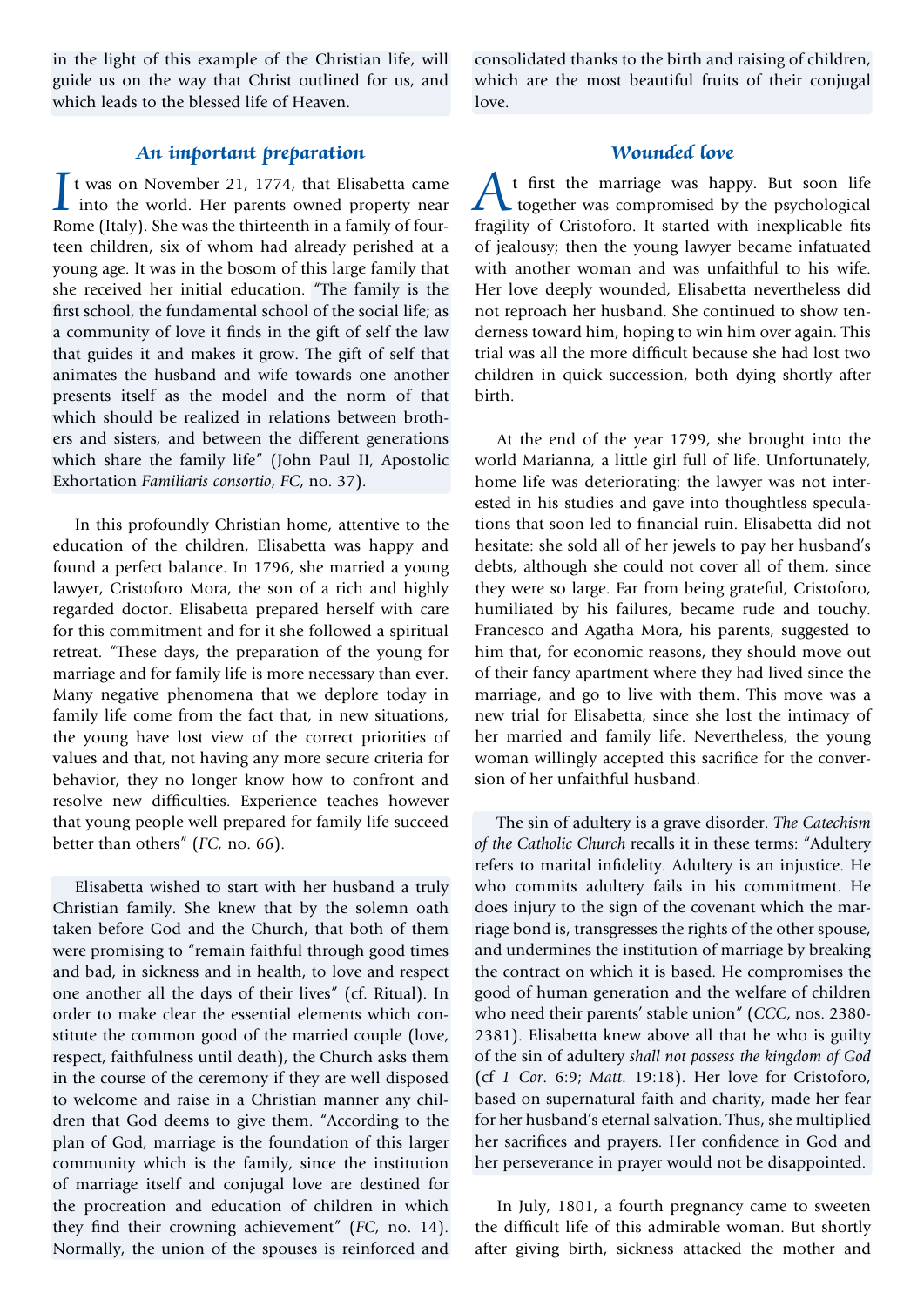brought her to death's door. In human terms, Elisabetta was condemned. Nevertheless, a miraculous cure, which she herself bore witness to, brought her back to health. This illness was the occasion of an important spiritual progress. Her life in union with God and her religious practice intensified; frequent confession and communion became the two poles of her spiritual life. In 1804, inspired by God, she made three resolutions: 1° Practice meekness and patience, and never become angry; 2° Do the will of God in all things; 3° Exercise the virtues of mortification and penance.

In this intense spiritual life, she would find the strength to cope with her difficult family situation, for terrible humiliations continued to rain down upon her. Her sisters-in law, who should have shown her affection and support, made her responsable for Cristoforo's financial failures, and reproached her for being the cause of his adultery: "With another woman," they said, "Cristoforo would be different!" Following the example of Jesus, Elisabetta answered everything with kindness, patience and forgiveness. But the most difficult trial came from the physical and psychological pressures of her husband and in-laws to obtain an inadmissible consent from her: "This furious lion (Cristoforo had threatened her with a knife) wanted, at all costs, written permission to frequent his girlfriend," we read in her diary. "It is good for me to have spent two hours in prayer! God gave me so much strength that I was ready to give my life rather than to offend my Lord."

# **For life**

 $\sum$  lisabetta could not, without serious sin, consent<br>to Cristoforo's adultery, even to improve the sitto Cristoforo's adultery, even to improve the situation and be reconciled with him. *It is never permitted to do evil, even to obtain some good* (cf. *Rom*. 3:8). The matrimonial bond is established by God Himself, such that marriage which is contracted and consummated between baptized persons can never be dissolved.

Pope John Paul II has recalled the Church's teaching on this essential point: "Marital communion is not only characterized by its unity, but also by its indissolubility. The definitive character of this marital love finds its basis and force in JESUS CHRIST. Rooted in the full and personal gift of the spouses and required for the good of the children, the indissolubility of marriage finds its definitive truth in the plan that God has shown in His Revelation: it is He who wills and gives the indissolubility of marriage as a fruit, sign and requirement of the absolutely faithful love that God has for man and that the Lord Jesus showed with respect to His Church.

"The gift of the sacrament is a vocation—and also a commandment—for Christian spouses to remain faithful forever, beyond trials and difficulties, in generous obedience to the will of the Lord: *What therefore God hath joined together, let no man put asunder* (*Matt*. 19:6). In our day, witnessing to the inestimable worth of the indissolubility of marriage and conjugal fidelity is, for Christian spouses, one of the most important and pressing duties" (*FC,* no. 20).

Strengthened by her faith in the Gospel, Elisabetta thus courageously resisted the threats made against her. Besides, she was convinced that if she were to be reconciled with her husband one day, it would be the fruit of her fidelity to divine law.

#### **Irreplaceable witness**

With the death of Doctor Francesco Mora, in 1812, Elisabetta lost her last support. Her sisters-in-law made it understood that, with her two daughters, she was a weight on the family. She had to get an apartment in Rome. With this move, a more peaceful period began for her, despite the extreme poverty. She took advantage of it to pay more close attention to raising her daughters, which she had always considered as one of her principal tasks. Her first concern was to give them a serious spiritual formation. Her little house became a happy "domestic church," where the Lord was loved and welcomed. "From the youngest age, children must learn to discover God and honor Him as well as love their neighbor. The concrete example of parents is a basic and irreplaceable witness to education in prayer: only through praying with their children can they deeply penetrate into the hearts of their children, leaving traces there which none of the vicissitudes of life will be able to erase. Let us listen to what Pope Paul VI said to parents: 'Moms, are you teaching Christian prayers to your little ones? Are you preparing them, with the help of priests, for their first sacraments: confession, communion, confirmation? If they are ill, are you getting them used to thinking of the sufferings of Christ, to call on the Blessed Virgin and the saints for help? And you, Dads, do you know how to pray with your children?… By doing that you will bring peace among the members of your household.'

"In addition to morning and evening prayers, you should specifically recommend reading and meditation on the Word of God, devotion and consecration to the Heart of Jesus, different forms of piety towards the Virgin Mary, prayers before and after meals, practices of popular devotion" (*FC*, nos. 60-61). The recitation of the Rosary as a family is highly recommended: "There is no doubt that the Rosary of the Virgin Mary should be considered as one of the most excellent and efficacious 'prayers in common' that the Christian family is invited to recite" (*ibid*.).